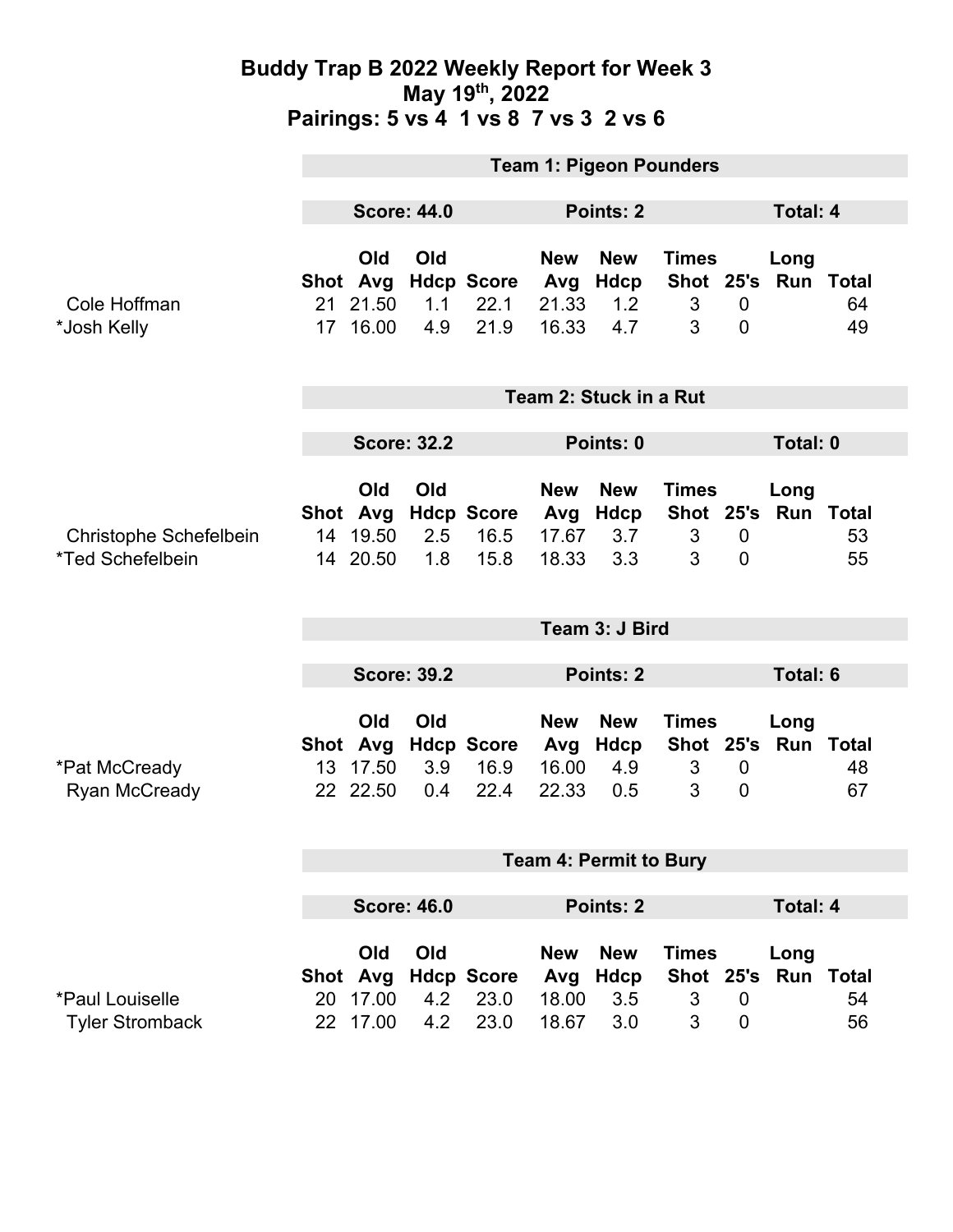|                                         | <b>Team 5: Shot Dead</b>           |                             |                   |                                     |                                     |                                         |                                     |                                    |                                |          |
|-----------------------------------------|------------------------------------|-----------------------------|-------------------|-------------------------------------|-------------------------------------|-----------------------------------------|-------------------------------------|------------------------------------|--------------------------------|----------|
|                                         | <b>Score: 42.0</b>                 |                             |                   | Points: 0                           |                                     |                                         | <b>Total: 2</b>                     |                                    |                                |          |
| Lily Jedneak<br>*Christian Sapp         | Shot Avg                           | Old<br>18 17.00<br>18 20.50 | Old<br>4.2<br>1.8 | <b>Hdcp Score</b><br>22.2<br>19.8   | <b>New</b><br>Avg<br>17.33<br>19.67 | <b>New</b><br><b>Hdcp</b><br>4.0<br>2.3 | <b>Times</b><br>3<br>3              | $\boldsymbol{0}$<br>$\overline{0}$ | Long<br>Shot 25's Run Total    | 52<br>59 |
|                                         | <b>Team 6: Clay Busters</b>        |                             |                   |                                     |                                     |                                         |                                     |                                    |                                |          |
|                                         | <b>Score: 47.4</b>                 |                             |                   |                                     | <b>Points: 2</b>                    |                                         |                                     | Total: 3                           |                                |          |
| Mark McHugh<br>Joe Plaisance            |                                    | Old<br>25 22.00<br>15 12.50 | Old<br>0.7<br>7.4 | Shot Avg Hdcp Score<br>25.0<br>22.4 | <b>New</b><br>Avg<br>23.00<br>13.33 | <b>New</b><br>Hdcp<br>0.0<br>6.8        | <b>Times</b><br>Shot 25's<br>3<br>3 | $\mathbf 1$<br>$\overline{0}$      | Long<br><b>Run Total</b><br>25 | 69<br>40 |
|                                         | Team 7: CSU                        |                             |                   |                                     |                                     |                                         |                                     |                                    |                                |          |
|                                         |                                    |                             |                   |                                     |                                     |                                         |                                     |                                    |                                |          |
|                                         | <b>Score: 38.2</b><br>Points: 0    |                             |                   |                                     | <b>Total: 4</b>                     |                                         |                                     |                                    |                                |          |
| *Andrew Erickson<br><b>Zach Pickett</b> | Shot Avg                           | Old<br>19 19.00<br>15 21.00 | Old<br>2.8<br>1.4 | <b>Hdcp Score</b><br>21.8<br>16.4   | <b>New</b><br>Avg<br>19.00<br>19.00 | <b>New</b><br><b>Hdcp</b><br>2.8<br>2.8 | <b>Times</b><br>3<br>3              | $\mathbf 0$<br>$\overline{0}$      | Long<br>Shot 25's Run Total    | 57<br>57 |
|                                         | Team 8: League average<br>Total: 1 |                             |                   |                                     |                                     |                                         |                                     |                                    |                                |          |
|                                         |                                    |                             |                   |                                     |                                     |                                         |                                     |                                    |                                |          |
|                                         | <b>Score: 41.3</b><br>Points: 0    |                             |                   |                                     |                                     |                                         |                                     |                                    |                                |          |
|                                         |                                    | Old                         | Old               | Shot Avg Hdcp Score                 | <b>New</b><br>Avg                   | <b>New</b><br>Hdcp                      | <b>Times</b><br>$\mathbf 0$         | $\mathbf 0$                        | Long<br>Shot 25's Run Total    | 0        |

Super Shooters: Mark McHugh 25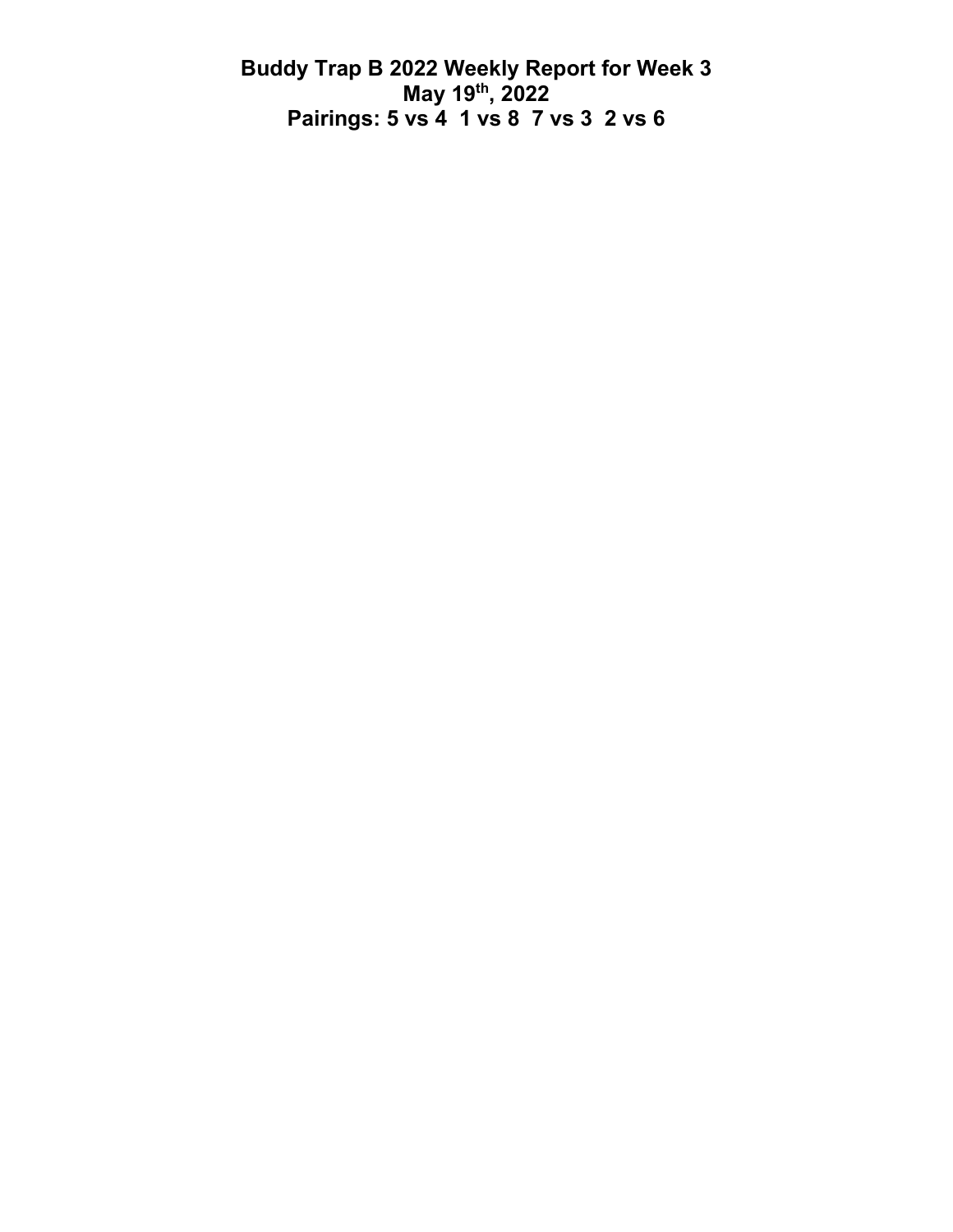## **Buddy Trap B 2022 Team Standings through week 3**

| Team 3 | J Bird                 | 6.0 |
|--------|------------------------|-----|
| Team 7 | <b>CSU</b>             | 4.0 |
| Team 4 | <b>Permit to Bury</b>  | 4.0 |
| Team 1 | <b>Pigeon Pounders</b> | 4.0 |
| Team 6 | <b>Clay Busters</b>    | 3.0 |
| Team 5 | <b>Shot Dead</b>       | 2.0 |
| Team 8 | League average         | 1.0 |
| Team 2 | <b>Stuck in a Rut</b>  | 0.0 |
|        |                        |     |